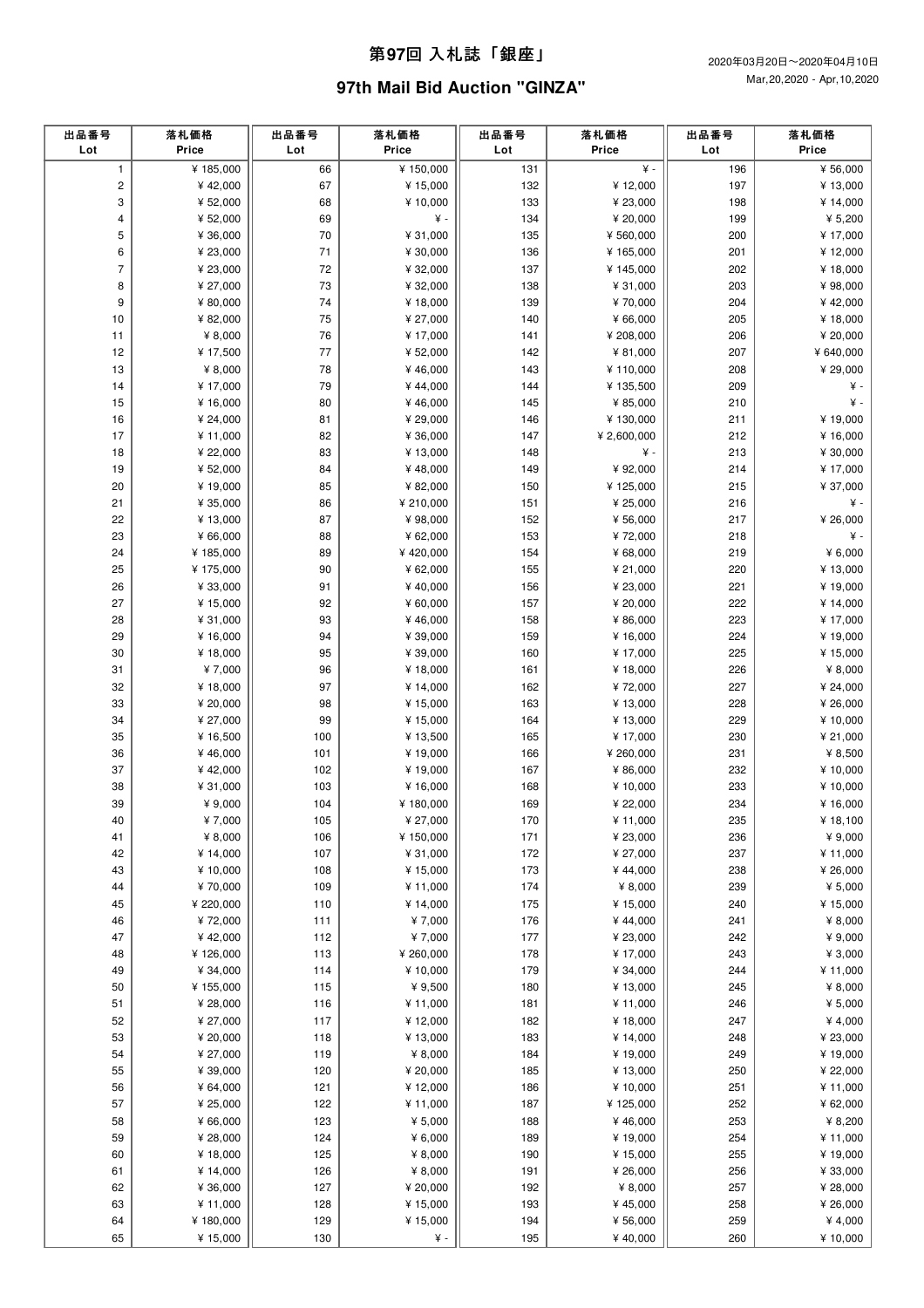## 第**97**回 ⼊札誌「銀座」

# **97th Mail Bid Auction "GINZA"**

| 出品番号<br>Lot | 落札価格<br>Price      | 出品番号<br>Lot | 落札価格<br>Price   | 出品番号<br>Lot | 落札価格<br>Price         | 出品番号<br>Lot | 落札価格<br>Price       |
|-------------|--------------------|-------------|-----------------|-------------|-----------------------|-------------|---------------------|
| 261         | ¥ 31,000           | 326         | ¥12,000         | 391         | ¥7,500                | 456         | ¥11,000             |
| 262         | ¥ $5,000$          | 327         | ¥ 10,000        | 392         | ¥ 56,000              | 457         | ¥ 33,000            |
| 263         | ¥19,000            | 328         | ¥ 8,000         | 393         | ¥12,000               | 458         | ¥ 33,000            |
| 264         | ¥ 14,000           | 329         | ¥11,000         | 394         | ¥480,000              | 459         | ¥ 31,000            |
| 265         | ¥ 28,000           | 330         | ¥11,000         | 395         | ¥44,000               | 460         | ¥ 175,000           |
| 266         | ¥ -                | 331         | ¥ 6,000         | 396         | ¥ 23,000              | 461         | ¥ 175,000           |
| 267         | ¥ 9,000            | 332         | ¥ 115,000       | 397         | ¥ 50,000              | 462         | ¥ 82,000            |
| 268         | ¥ 11,000           | 333         | ¥ 13,000        | 398         | ¥ 21,000              | 463         | ¥ 82,000            |
| 269         | ¥ 10,000           | 334         | ¥ 15,000        | 399         | ¥ $6,000$             | 464         | ¥ 54,000            |
| 270         | ¥ -                | 335         | ¥ 13,000        | 400         | ¥ 16,000              | 465         | ¥185,000            |
| 271         | ¥ 25,000           | 336         | ¥ 23,000        | 401         | ¥ 39,000              | 466         | ¥ 52,000            |
| 272         | ¥ 17,000           | 337         | ¥13,000         | 402         | ¥ 15,000              | 467         | ¥ 82,000            |
| 273         | ¥ 29,000           | 338         | ¥17,000         | 403         | ¥ 23,000              | 468         | ¥ 88,000            |
| 274         | ¥ -                | 339         | ¥ 8,000         | 404         | ¥ 13,000              | 469         | ¥ 84,000            |
| 275         | ¥7,000             | 340         | ¥10,000         | 405         | ¥ 28,000              | 470         | ¥ 84,000            |
| 276         | ¥12,000            | 341         | ¥ 3,000         | 406         | ¥76,000               | 471         | ¥ 82,000            |
| 277         | ¥ 8,000            | 342         | ¥ 9,000         | 407         | ¥ 52,000              | 472         | ¥ 82,000            |
| 278         | ¥ $5,000$          | 343         | ¥ 58,000        | 408         | ¥48,000               | 473         | ¥ 82,000            |
| 279         | ¥ $8,000$          | 344         | ¥ 9,000         | 409         | ¥ $5,000$             | 474         | ¥18,000             |
| 280         | ¥ 10,000           | 345         | ¥12,000         | 410         | ¥ 25,000              | 475         | ¥18,000             |
| 281         | ¥10,000            | 346         | ¥ 8,000         | 411         | ¥16,000               | 476         | ¥44,000             |
| 282         | ¥13,000            | 347         | ¥ 16,000        | 412         | ¥ 31,000              | 477         | ¥44,000             |
| 283         | ¥ 13,000           | 348         | ¥ 16,000        | 413         | ¥ 92,000              | 478         | ¥45,000             |
| 284         | ¥12,000            | 349         | ¥ 16,000        | 414         | ¥ 15,000              | 479         | ¥ 84,000            |
| 285         | ¥12,000            | 350         | ¥ 13,000        | 415         | ¥ $6,000$             | 480         | ¥ 82,000            |
| 286         | ¥ 16,000           | 351         | ¥17,000         | 416         | ¥ -                   | 481         | ¥ 84,000            |
| 287         | ¥ 84,000           | 352         | ¥ 9,000         | 417         | ¥16,000               | 482         | ¥ 84,000            |
| 288         | ¥72,000            | 353         | ¥ 14,000        | 418         | ¥130,000              | 483         | ¥ 88,000            |
| 289         | ¥ $5,000$          | 354         | ¥12,000         | 419         | ¥ 145,000             | 484         | ¥ 86,000            |
| 290         | ¥113,000           | 355         | ¥7,000          | 420         | ¥ 130,000             | 485         | ¥ 88,000            |
| 291         | ¥125,000           | 356         | ¥ 6,000         | 421         | ¥115,000              | 486         | ¥72,000             |
| 292         | ¥11,000            | 357         | ¥11,000         | 422         | ¥ 54,000              | 487         | ¥ 175,000           |
| 293         | ¥ $6,000$          | 358         | ¥ 52,000        | 423         | ¥ 32,000              | 488         | ¥ 175,000           |
| 294         | ¥ $8,000$          | 359         | ¥ 25,000        | 424         | ¥180,000              | 489         | ¥ 105,000           |
| 295         | ¥ 13,000           | 360         | ¥ 26,000        | 425         | ¥ 52,000              | 490         | ¥ 84,000            |
| 296         | ¥ $8,000$          | 361         | ¥ 3,000         | 426         | ¥40,000               | 491         | ¥ 36,000            |
| 297         | ¥ $5,500$          | 362         | ¥ 13,000        | 427         | ¥46,000               | 492         | ¥ 140,000           |
| 298         | ¥ 54,000           | 363         | ¥ 140,000       | 428         | ¥ 39,000              | 493         | ¥ 56,000            |
| 299         | ¥ 31,000           | 364         | ¥18,000         | 429         | ¥ 50,000              | 494         | ¥ 56,000            |
| 300         | ¥ 86,000           | 365         | ¥ 11,000        | 430         | ¥ 52,000              | 495         | ¥44,000             |
| 301         | ¥ 26,000           | 366         | ¥ 27,000        | 431         | ¥ 86,000              | 496         | ¥ 250,000           |
| 302         | ¥ 10,000           | 367         | ¥ 150,000       | 432         | ¥ 300,000             | 497         | ¥ 39,000            |
| 303         | ¥ 12,000           | 368         | ¥ 28,000        | 433         | ¥ 18,000              | 498         | ¥ 60,000            |
| 304         | ¥ 32,000           | 369         | ¥ 18,000        | 434         | ¥ 20,000              | 499         | ¥ 105,000           |
| 305<br>306  | ¥19,000<br>¥19,000 | 370<br>371  | ¥ 20,000<br>¥ - | 435<br>436  | ¥ 32,000<br>¥ 230,000 | 500<br>501  | ¥ 175,000           |
| 307         | ¥ 28,000           | 372         | ¥ -             | 437         | ¥78,000               | 502         | ¥ 54,000<br>¥74,000 |
| 308         | ¥ 23,000           | 373         | ¥ 250,000       | 438         | ¥ 17,000              | 503         | ¥ 22,000            |
| 309         | ¥ 19,000           | 374         | ¥ 280,000       | 439         | ¥ 17,000              | 504         | ¥ 23,000            |
| 310         | ¥ 54,000           | 375         | ¥ 20,000        | 440         | ¥ 370,000             | 505         | ¥44,000             |
| 311         | ¥19,000            | 376         | ¥46,000         | 441         | ¥165,000              | 506         | ¥44,200             |
| 312         | ¥ 11,000           | 377         | ¥12,000         | 442         | ¥ 165,005             | 507         | ¥42,000             |
| 313         | ¥ 6,000            | 378         | ¥46,000         | 443         | ¥ 165,000             | 508         | ¥ 380,000           |
| 314         | ¥ 37,000           | 379         | ¥ 105,000       | 444         | ¥115,000              | 509         | ¥120,000            |
| 315         | ¥ $5,000$          | 380         | ¥ 101,000       | 445         | ¥115,000              | 510         | ¥120,000            |
| 316         | ¥ 31,000           | 381         | ¥ 310,000       | 446         | ¥ 68,000              | 511         | ¥ 14,000            |
| 317         | ¥16,000            | 382         | ¥420,000        | 447         | ¥44,000               | 512         | ¥72,000             |
| 318         | ¥7,000             | 383         | ¥ 58,000        | 448         | ¥175,000              | 513         | ¥70,000             |
| 319         | ¥ 9,000            | 384         | ¥ 115,000       | 449         | ¥175,000              | 514         | ¥ 62,000            |
| 320         | ¥70,000            | 385         | ¥42,000         | 450         | ¥ 18,000              | 515         | ¥ 64,011            |
| 321         | ¥ -                | 386         | ¥ 84,000        | 451         | ¥ 86,000              | 516         | ¥ 33,000            |
| 322         | ¥ 11,000           | 387         | ¥ 86,000        | 452         | ¥ 98,000              | 517         | ¥ 38,000            |
| 323         | ¥ 98,000           | 388         | ¥ 180,000       | 453         | ¥ 200,000             | 518         | ¥ 33,000            |
| 324         | ¥12,000            | 389         | ¥ 130,000       | 454         | ¥180,000              | 519         | ¥72,000             |
| 325         | ¥ 20,001           | 390         | ¥44,000         | 455         | ¥175,000              | 520         | ¥ 62,000            |